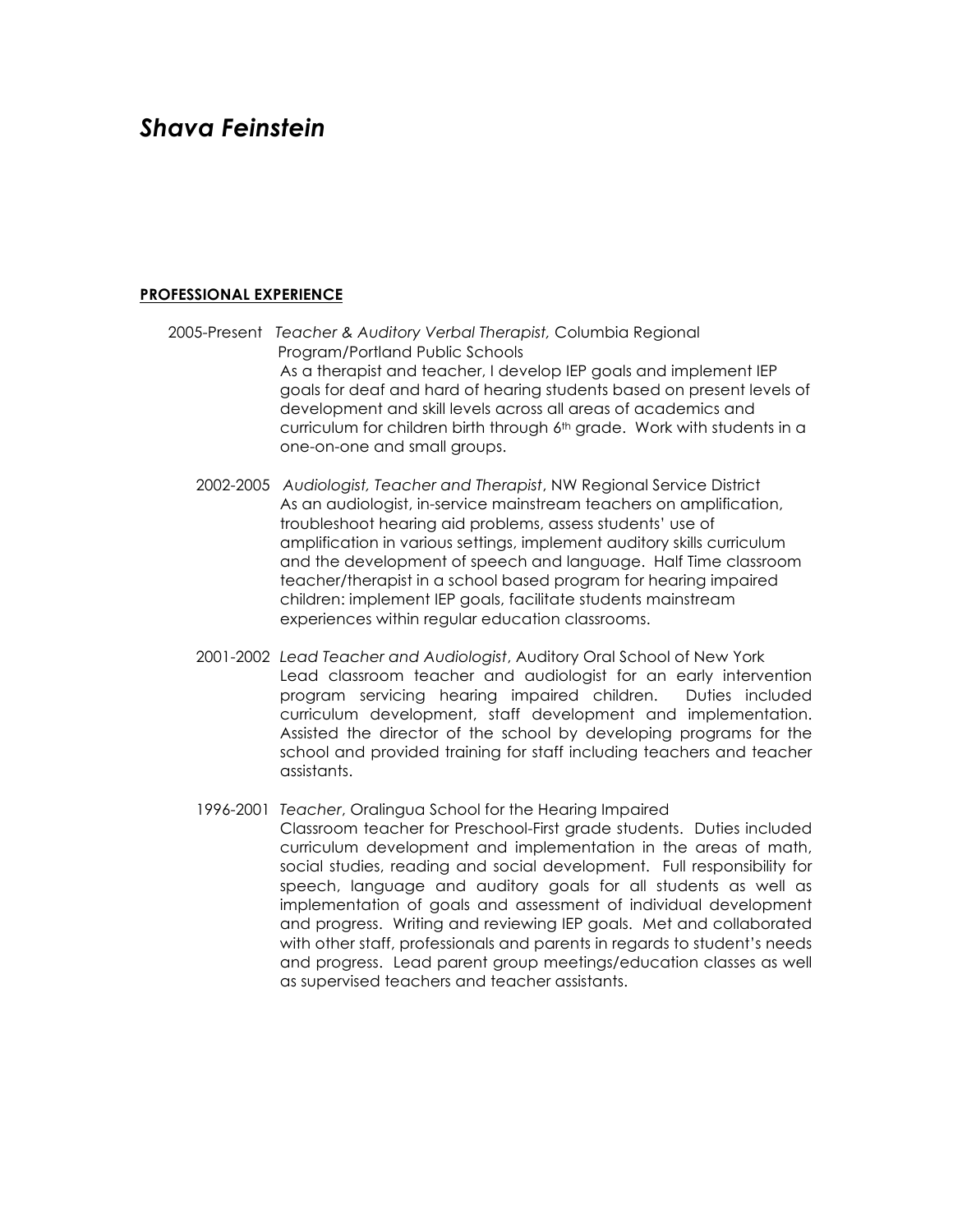#### 1996-Present *Auditory Verbal Therapist* (Private Practice)

Experience with children and adults in a one-on-one setting. During these sessions, my duties include setting and implementing language, speech and listening goals in collaboration with the classroom teacher, parents, speech-language pathologists, and audiologists. Activities are developed depending on each individual needs and abilities.

## **EDUCATION**

|  | July 2001 M.A. Audiology, California State University, Los Angeles |  |
|--|--------------------------------------------------------------------|--|
|  |                                                                    |  |

May 1996 M.S. Deaf Education, University of Southern California

May 1995 B.A. Communication Disorders, California State University, Long Beach

## **CREDENTIALS & CERTIFICATIONS**

Certificate of Clinical Competencies in Audiology (CCC-A) Educational Specialist Credential with an emphasis in Deaf and Hard of Hearing LSLS Cert AVT®

#### **PROFESSIONAL MEMBERSHIPS**

Oregon AG Bell (Board Member) Alexander Graham Bell Association for the Deaf American Speech-Language-Hearing Association (ASHA)

#### **PROFESSIONAL PRESENTATIONS**

March 2008. Tri-Regional Itinerant Teacher Inservice, Salem, OR. "Understanding Auditory Development: Where to Start? Where to Go?"

2003-2006: Auditory Verbal Training, various locations, Oregon. Modular training for professionals pursuing professional development and certification in the area of Auditory Verbal Techniques and Practice. Content areas included: Child Development, Language Development, Auditory Skill Development and Parent Guidance.

February 2001. California State University, Los Angeles. Pediatric Audiology Course. "Cochlear Implants and the Pediatric Population". Unit presented to graduate students as a part of their Pediatric Audiology course over a 2 class period of six hours.

July 2000. Alexander Graham Bell Association National Convention in Philadelphia, PA. "An Exploration in Hearing: self-created unit for children regarding hearing, hearing loss and amplification.